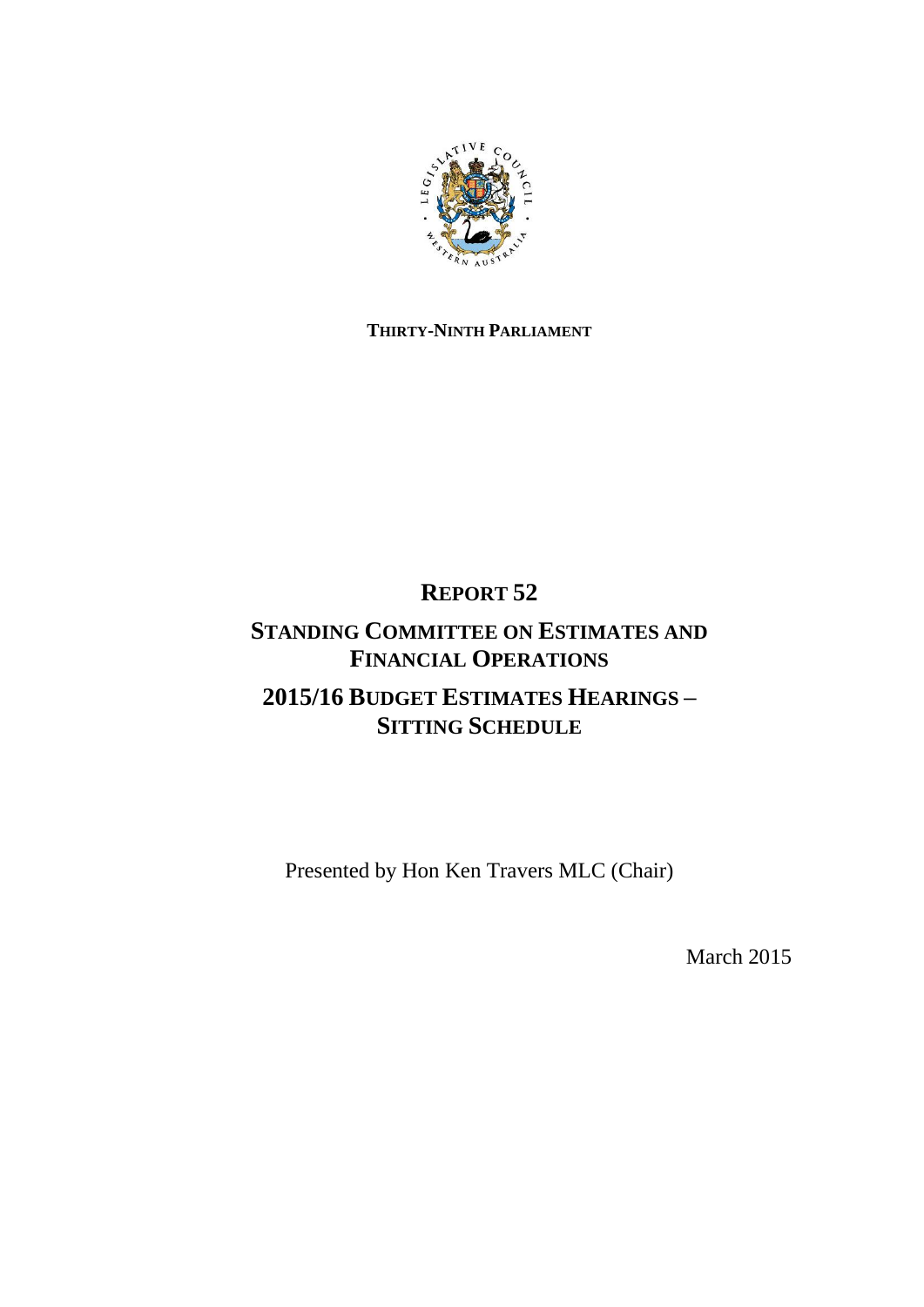## **STANDING COMMITTEE ON ESTIMATES AND FINANCIAL OPERATIONS**

#### **Date first appointed:**

30 June 2005

### **Terms of Reference:**

The following is an extract from Schedule 1 of the Legislative Council Standing Orders:

### "**3. Standing Committee on Estimates and Financial Operations**

- 3.1 An *Estimates and Financial Operations Committee* is established.
- 3.2 The Committee consists of 5 Members, 3 of whom shall be non-government Members.
- 3.3 The functions of the Committee are to
	- (a) consider and report on
		- (i) the estimates of expenditure laid before the Council each year;
		- (ii) any matter relating to the financial administration of the State; and
		- (iii) any bill or other matter relating to the foregoing functions referred by the Council; and
	- (b) consult regularly with the Auditor General."

#### **Members as at the time of this inquiry:**

Hon Ken Travers MLC (Chair) Hon Peter Katsambanis MLC (Deputy Chair) Hon Martin Aldridge MLC Hon Alanna Clohesy MLC Hon Rick Mazza MLC

### **Staff as at the time of this inquiry:**

| Michael Ryan (Advisory Officer) | Andrew Hawkes (Advisory Officer)      |
|---------------------------------|---------------------------------------|
| Mark Warner (Committee Clerk)   | Filomena Piffaretti (Committee Clerk) |

### **Address:**

Parliament House, Perth WA 6000, Telephone (08) 9222 7222 lcco@parliament.wa.gov.au Website: http://www.parliament.wa.gov.au

**ISBN 978-1-925149-14-2**